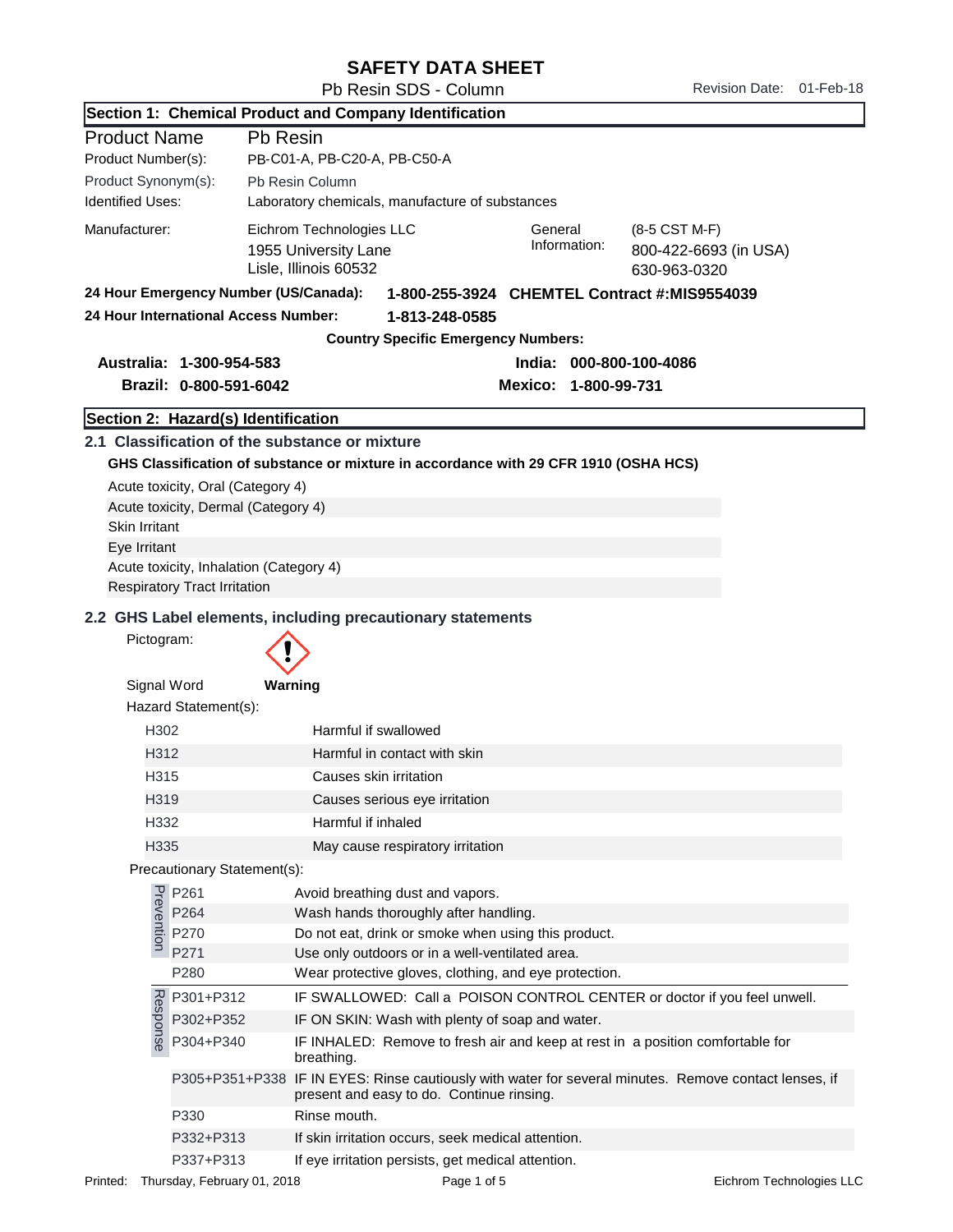| P362+P364                     | Take off contaminated clothing and wash before reuse.                                   |
|-------------------------------|-----------------------------------------------------------------------------------------|
|                               | Store in a well-ventilated place. Keep container tightly closed.                        |
| to P403+P233<br>as P405<br>es | Store locked up.                                                                        |
|                               |                                                                                         |
| D<br>Boogle<br>Boogle         | Dispose of contents/container in accordance with federal, state, and local regulations. |

| Store in a well-ventilated place. Keep container tightly closed.                                                                                                                         |                                   |                                                                                                                                                                         |                                                                                                                                                             |  |
|------------------------------------------------------------------------------------------------------------------------------------------------------------------------------------------|-----------------------------------|-------------------------------------------------------------------------------------------------------------------------------------------------------------------------|-------------------------------------------------------------------------------------------------------------------------------------------------------------|--|
| g P403+P233<br>ad P405<br>co<br>Store locked up.                                                                                                                                         |                                   |                                                                                                                                                                         |                                                                                                                                                             |  |
| $\begin{array}{c}\n\overline{G} & P501 \\ \overline{G} & \overline{G} \\ \hline\n\end{array}$<br>Dispose of contents/container in accordance with federal, state, and local regulations. |                                   |                                                                                                                                                                         |                                                                                                                                                             |  |
| 2.3 Hazards Not Otherwise Classified (HNOC) or not covered by GHS:                                                                                                                       |                                   |                                                                                                                                                                         |                                                                                                                                                             |  |
| Section 3: Composition / Information on Ingredients                                                                                                                                      |                                   |                                                                                                                                                                         |                                                                                                                                                             |  |
| Component                                                                                                                                                                                |                                   | CAS_Number                                                                                                                                                              | Percentage Range                                                                                                                                            |  |
|                                                                                                                                                                                          |                                   | 007732-18-5                                                                                                                                                             |                                                                                                                                                             |  |
| De-ionized water<br>Nonionic Acrylic Ester Polymer                                                                                                                                       |                                   | <b>Trade Secret</b>                                                                                                                                                     | 60-70%<br>18-24%                                                                                                                                            |  |
| <b>Isodecyl Alcohol</b>                                                                                                                                                                  |                                   | 68526-85-2                                                                                                                                                              | 7-10%                                                                                                                                                       |  |
| 4,4'(5') di-t-butylcyclohexane-18-crown-6                                                                                                                                                |                                   | 223719-29-7                                                                                                                                                             | $5 - 6%$                                                                                                                                                    |  |
| Nitric Acid, Concentrated                                                                                                                                                                |                                   | 7697-37-2                                                                                                                                                               | $<0.1\%$                                                                                                                                                    |  |
|                                                                                                                                                                                          |                                   |                                                                                                                                                                         |                                                                                                                                                             |  |
| Section 4: First-aid Measures<br><b>General Advice</b>                                                                                                                                   |                                   |                                                                                                                                                                         |                                                                                                                                                             |  |
|                                                                                                                                                                                          |                                   | observation is recommended for at least 48 hours after exposure.                                                                                                        | Symptoms of poisoning may occur after several hours; therefore medical                                                                                      |  |
| Ingestion                                                                                                                                                                                |                                   |                                                                                                                                                                         | IF SWALLOWED: Call a POISON CONTROL CENTER or doctor if you feel unwell.                                                                                    |  |
| <b>Skin Contact</b>                                                                                                                                                                      |                                   |                                                                                                                                                                         | Wash immediately with soap and copious amounts of water. Remove and wash<br>contaminated clothing promptly. If irritation develops, seek medical attention. |  |
| Eye Contact                                                                                                                                                                              | seek medical attention.           |                                                                                                                                                                         | Irrigate immediately with water for 15 minutes. Mechanical irritation is possible;                                                                          |  |
| Inhalation                                                                                                                                                                               |                                   | give artificial respiration. Seek medical attention.                                                                                                                    | Remove to fresh air. If breathing is labored, administer oxygen. If not breathing,                                                                          |  |
| Most important symptoms and effects,<br>both acute and delayed                                                                                                                           | not known.                        | The most important known symptoms and effects are described in the labelling (see<br>section 2) and/or in section 11. Further important symptoms and effects are so far |                                                                                                                                                             |  |
| Indication of any immediate medical<br>attention and special treatment needed antidote.                                                                                                  |                                   | Treat according to symptoms (decontamination, vital functions), no known specific                                                                                       |                                                                                                                                                             |  |
| Section 5: Firefighting Measures                                                                                                                                                         |                                   |                                                                                                                                                                         |                                                                                                                                                             |  |
| <b>Extinguishing Media</b>                                                                                                                                                               | Foam, CO2, Dry Chemical           |                                                                                                                                                                         |                                                                                                                                                             |  |
| Fire and Explosion Hazards                                                                                                                                                               |                                   | Polymer does not support flame.                                                                                                                                         |                                                                                                                                                             |  |
|                                                                                                                                                                                          | be toxic.                         |                                                                                                                                                                         | Highly toxic and irritating fumes may be released and extinguishing water runoff may                                                                        |  |
| <b>Protective Equipment</b>                                                                                                                                                              | protective equipment.             |                                                                                                                                                                         | Wear positive pressure self-contained breathing apparatus and full personal                                                                                 |  |
| Special Hazards                                                                                                                                                                          |                                   |                                                                                                                                                                         | Possible combustion products include carbon dioxide and carbon monoxide.                                                                                    |  |
| Section 6: Accidental Release Measures                                                                                                                                                   |                                   |                                                                                                                                                                         |                                                                                                                                                             |  |
| Personal precautions                                                                                                                                                                     | Surface may be slippery.          |                                                                                                                                                                         |                                                                                                                                                             |  |
|                                                                                                                                                                                          |                                   | Use proper personal protect equipment (specified in section 8)                                                                                                          |                                                                                                                                                             |  |
| <b>Environmental Precautions</b>                                                                                                                                                         | Avoid release to the environment. |                                                                                                                                                                         |                                                                                                                                                             |  |
| Methods and materials for containment Sweep up material and transfer to a suitable container for disposal.<br>and clean-up                                                               |                                   |                                                                                                                                                                         |                                                                                                                                                             |  |
| Reference to other sections                                                                                                                                                              | For disposal see section 13.      | Ventilate area and wash spill site after material pickup is complete.                                                                                                   |                                                                                                                                                             |  |
| Section 7: Handling and Storage                                                                                                                                                          |                                   |                                                                                                                                                                         |                                                                                                                                                             |  |
|                                                                                                                                                                                          |                                   |                                                                                                                                                                         |                                                                                                                                                             |  |
| Conditions for safe handling<br>Conditions for safe storage                                                                                                                              |                                   | Use mechanical exhaust if dust is formed.<br>Normal warehouse storage in cool, dry area is satisfactory.                                                                |                                                                                                                                                             |  |
|                                                                                                                                                                                          |                                   |                                                                                                                                                                         |                                                                                                                                                             |  |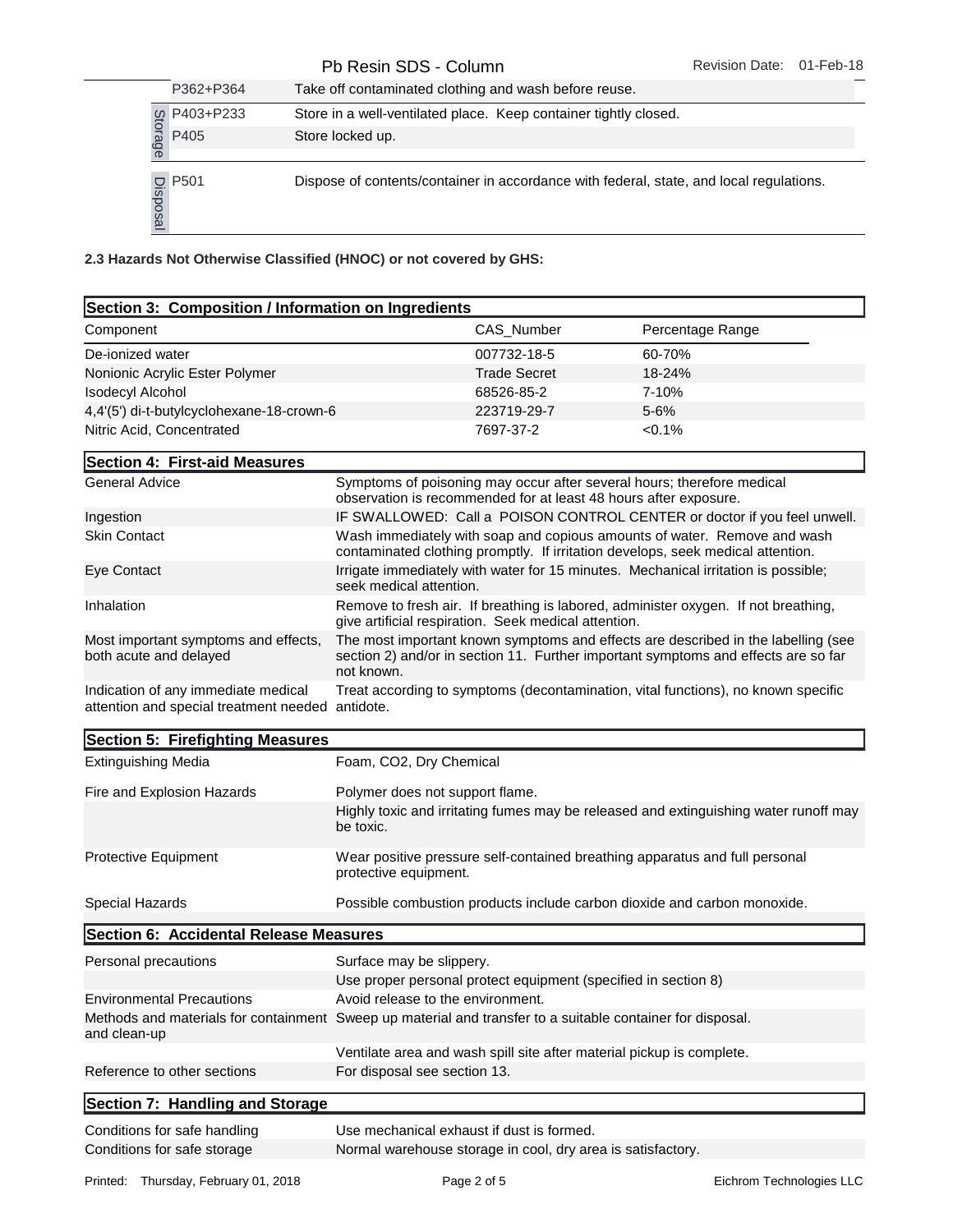|                                | Keep away from strong oxidizers.                       |                                                                                                                                                                                            |                               |  |  |
|--------------------------------|--------------------------------------------------------|--------------------------------------------------------------------------------------------------------------------------------------------------------------------------------------------|-------------------------------|--|--|
| Specific End Use(s)            |                                                        | Apart from the uses mentioned in section 1 no other specific uses are stipulated.                                                                                                          |                               |  |  |
|                                | Section 8: Exposure Controls / Personal Protection     |                                                                                                                                                                                            |                               |  |  |
| <b>Control Parameters</b>      |                                                        | Contains no substances with occupational exposure limit values.                                                                                                                            |                               |  |  |
| <b>Exposure Controls</b>       |                                                        | Mechanical exhaust is required.                                                                                                                                                            |                               |  |  |
|                                |                                                        | Do not eat, drink or smoke when using this product.                                                                                                                                        |                               |  |  |
|                                |                                                        | Avoid contact with skin, eyes, and clothing. Wash hands before breaks and<br>immediately after handling the product.                                                                       |                               |  |  |
| Eye protection                 | Wear safety glasses.                                   |                                                                                                                                                                                            |                               |  |  |
| <b>Skin Protection</b>         |                                                        | Wear impervious gloves and clean body-covering clothing.                                                                                                                                   |                               |  |  |
| Respiratory protection         | Do not breathe dust.                                   |                                                                                                                                                                                            |                               |  |  |
|                                |                                                        | Use NIOSH/MSHA approved respirator when handling material outside of<br>mechanical exhaust. An air-purifying respirator with an organic vapor cartridge or<br>canister may be permissible. |                               |  |  |
| Section 9: Physical Properties |                                                        |                                                                                                                                                                                            |                               |  |  |
|                                | Information on basic physical and chemical properties  |                                                                                                                                                                                            |                               |  |  |
| Appearance:                    | Powder-Liquid Mixture                                  | <b>Explosion Limits</b><br>(Upper/Lower):                                                                                                                                                  | Not Established               |  |  |
|                                | Off-white, spherical beads                             |                                                                                                                                                                                            |                               |  |  |
| Odor:                          | Alcohol                                                | Flash Point:                                                                                                                                                                               | $>94^{\circ}$ C               |  |  |
| Odor Threshold:                | Not Determined                                         | Flammability:                                                                                                                                                                              | Not Established               |  |  |
| pH:                            | 1.3 (dilute acid)                                      | Autolgnition Temperature:                                                                                                                                                                  | Product is not self-igniting. |  |  |
| Melting Point:                 | 0 to -5°C (dilute acid); Not<br>dotorminod for noundor | Decomposition<br>$T$ omnoroturo                                                                                                                                                            | Not Established               |  |  |

|                                        | determined for powder                               | Temperature                                                |                 |  |
|----------------------------------------|-----------------------------------------------------|------------------------------------------------------------|-----------------|--|
| <b>Boiling Point:</b>                  | 100 to 120°C (dilute acid); Not                     | VaporPressure:                                             | Not Established |  |
| determined for powder<br>VaporDensity: |                                                     | Not Established                                            |                 |  |
| <b>Relative Density:</b>               | 1.001 g/mL at 25°C (powder is<br>$0.35$ g/mL)       | <b>Evaporation Rate:</b>                                   | Not Established |  |
| Solubility:                            | (in water) Powder is insoluble, acid<br>is miscible |                                                            |                 |  |
| <b>Partition Coefficient:</b>          | Not Established                                     |                                                            |                 |  |
| Viscosity:                             | Not Established                                     |                                                            |                 |  |
| Section 10: Stability and Reactivity   |                                                     |                                                            |                 |  |
| Reactivity                             |                                                     | No hazardous reactions if stored and handled as indicated. |                 |  |
| <b>Chemical Stability</b>              |                                                     | Stable under normal handling and storage conditions.       |                 |  |
| Hazardous reactions                    | Reacts with strong oxidizing agents.                |                                                            |                 |  |
| Conditions to Avoid                    | No relevant information available.                  |                                                            |                 |  |
|                                        |                                                     |                                                            |                 |  |

Hazardous decomposition Products Possible combustion products include carbon monoxide and carbon dioxide.

Materials to Avoid **Contact with strong oxidizers will degrade material.** 

## Section 11: Toxicology Information

|                       | The product has not been tested. The statements on toxicology have been derived<br>from the properties of the individual components. |  |  |
|-----------------------|--------------------------------------------------------------------------------------------------------------------------------------|--|--|
| <b>Acute Toxicity</b> |                                                                                                                                      |  |  |
| <b>Oral Effects</b>   | Polymer, Oral LD50 $>$ 5,000 mg/kg (rat).                                                                                            |  |  |
|                       | LD50 for cyclocrown has not been determined.                                                                                         |  |  |
|                       | Isodecyl Alcohol has a low order of toxicity.                                                                                        |  |  |
| Inhalation Effects    | Nitric Acid LC50 = $138$ ppm/30 min (rat).                                                                                           |  |  |
|                       | Isodecyl Alcohol has a low order of toxicity.                                                                                        |  |  |
|                       | No data available for acute inhalation effects of other components of this product.                                                  |  |  |
| Dermal Effects        | Polymer, Dermal LD50 > 5,000 mg/kg (rabbit)                                                                                          |  |  |
|                       | Dermal LD50 for cyclocrown has not been determined. Cyclocrown is irritating to<br>mucous membranes                                  |  |  |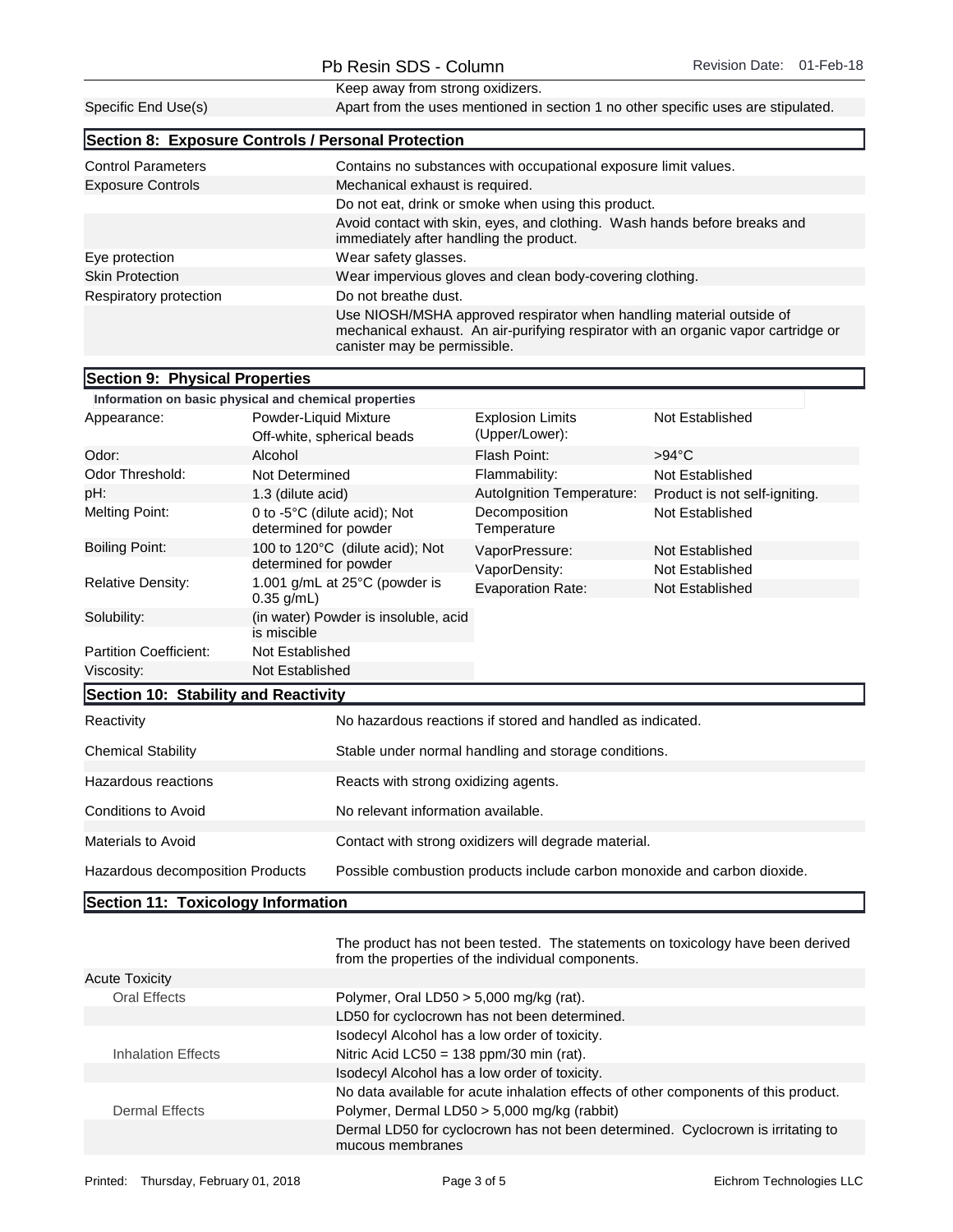| Skin corrosion/irritation           |                                                                                                                                                                                                                                             |
|-------------------------------------|---------------------------------------------------------------------------------------------------------------------------------------------------------------------------------------------------------------------------------------------|
|                                     | Nitric Acid solution is Non-corrosive to skin via Corrositex® (skin) test.                                                                                                                                                                  |
|                                     | Irritant to skin and mucous membranes.                                                                                                                                                                                                      |
|                                     | Repeated exposure of the skin to low concentrations of nitric acid may cause<br>dermatitis, characterized by erythema, itching and a dry scaly appearance.                                                                                  |
| Serious eye damage/irritation       |                                                                                                                                                                                                                                             |
|                                     | Irritant to eye.                                                                                                                                                                                                                            |
| Respiratory or skin sensitization   |                                                                                                                                                                                                                                             |
|                                     | Long term inhalation exposure to nitric acid fumes can lead to chronic respiratory<br>irritation such as bronchitis and may also lead to dental erosion as the nitric acid<br>deposits on the teeth and erodes the outer coating of enamel. |
| Germ Cell Mutagenicity              |                                                                                                                                                                                                                                             |
|                                     | No data available regarding mutagenic effects of this product.                                                                                                                                                                              |
| Carcinogenicity                     |                                                                                                                                                                                                                                             |
|                                     | No data available regarding carcinogenic effects of this product.                                                                                                                                                                           |
| <b>Reproductive Toxicity</b>        |                                                                                                                                                                                                                                             |
|                                     | Animal studies provide no indication of a teratogenic effect for nitric acid. No data<br>available for other components. No other reproductive data available for nitric acid.                                                              |
| Specific Target Organ Toxicity      |                                                                                                                                                                                                                                             |
| Single Exposure                     | No data available regarding specific target organ toxicity single exposure.                                                                                                                                                                 |
| <b>Repeated Exposure</b>            | No data available regarding specific target organ toxicity repeated exposure.                                                                                                                                                               |
| <b>Aspiration Hazard</b>            |                                                                                                                                                                                                                                             |
|                                     | No data available regarding the aspiration hazard of this product.                                                                                                                                                                          |
| Section 12: Ecological Information  |                                                                                                                                                                                                                                             |
| <b>Aquatic Toxicity</b>             | *The product has not been tested. The statement has been derived from the                                                                                                                                                                   |
|                                     | properties of individual components using an additivity method.                                                                                                                                                                             |
| Persistance and degradability       | No data are available for persistance and degradability.                                                                                                                                                                                    |
| Bioaccumulative potential           | No data are available for bioaccumulative potential.                                                                                                                                                                                        |
| Mobility in Soil                    | No data are available for mobility in soil.                                                                                                                                                                                                 |
| PBT/vPvB assessment                 | PBT/vPvB assessment not available as chemical safety assessment not<br>required/not conducted.                                                                                                                                              |
| Other                               | An environmental hazard cannot be excluded in the event of unprofessional<br>handling or disposal. Very toxic to aquatic life with long lasting effects.                                                                                    |
| Section 13: Disposal Considerations |                                                                                                                                                                                                                                             |
| General                             | Dispose of contents/container in accordance with federal, state, and local                                                                                                                                                                  |
| Unused:                             | regulations.<br>Dispose of liquid according to local regulations for acids.                                                                                                                                                                 |
|                                     | Bury resin in licensed landfill or burn in approved incinerator equipped with an                                                                                                                                                            |
| Used:                               | afterburner and scrubber according to local, state, and federal regulations.<br>For resin contaminated with hazardous materials, dispose of mixture as hazardous                                                                            |
|                                     | material according to local, state, and federal regulations.                                                                                                                                                                                |
| Section 14: Transport Information   |                                                                                                                                                                                                                                             |
| Air Transport:                      | Not Hazardous per IATA 2014                                                                                                                                                                                                                 |
| Ground Transport:                   | Not D.O.T. Hazardous                                                                                                                                                                                                                        |
| Water Transport:                    | Not Hazardous per IMDG 2012.                                                                                                                                                                                                                |
| Section 15: Regulatory Information  |                                                                                                                                                                                                                                             |
| <b>US Federal Regulations</b>       | Toxic Substances Control Act (TSCA): This material is provided to you under the                                                                                                                                                             |
|                                     | research and development (R&D) exemption.                                                                                                                                                                                                   |
| Section 16: Other Information       |                                                                                                                                                                                                                                             |
|                                     |                                                                                                                                                                                                                                             |